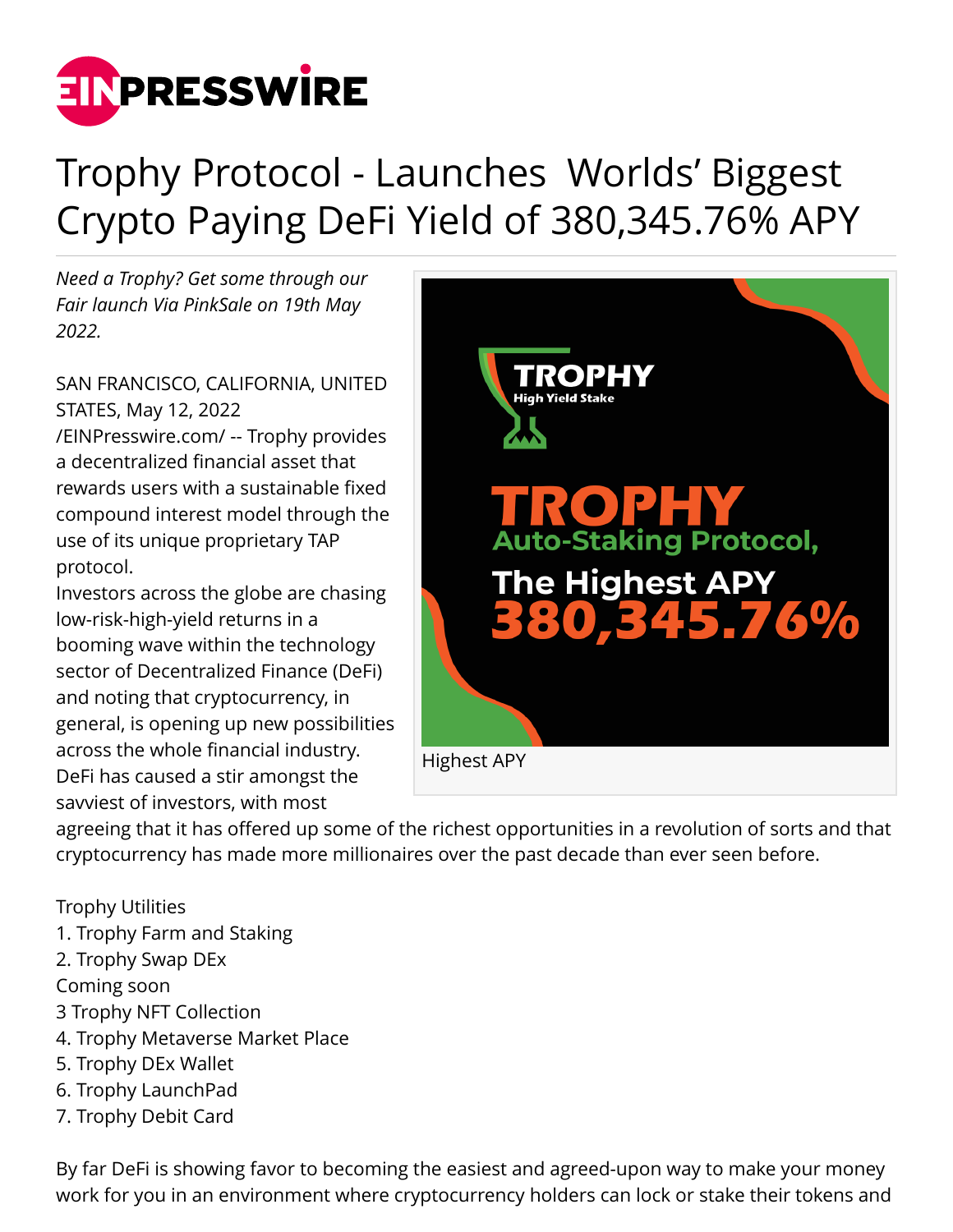"

Our mission and vision are to revolutionize the reward generation mechanism with our very first and unique protocol that has advanced profit-making."

receive high-interest rates that most thought was unachievable. The tools that DeFi companies use to create these high returns are financial algorithms and token staking strategies called protocols which are made up of Smart-Contracts.

Defi 1.0 introduced several versions of these protocols that have attracted billions of dollars in capital, and have subsequently built many of crypto's top-performing brands. DeFi 2.0 protocols promise token holders greater

levels of simplicity and safety and increased fixed returns from staking.

*Lucy*

The developers of TROPHY have introduced the TROPHY Autostaking Protocol (TAP), a DeFi 2.0 protocol that provides a decentralized financial asset that rewards users with a sustainable fixed compound interest model through use of its unique proprietary protocol.

TROPHY Autostaking Protocol (TAP) - Highest Fixed APY

TAP provides token holders simplicity, security, and a consistent fixed high yield return of 380,345% APY from their staking. It is used in the TROPHY token, providing it with these industry benefits:

Low Risk – TROPHY Insurance Fund (TIF)

4% of all trading fees are stored in the TROPHY Insurance Fund which helps sustain and back the staking rewards by maintaining price stability and greatly reducing downside risk. Staking - Easy and Safe

The TROPHY token always stays in your wallet it doesn't need to be put into the hands of a 3rd party or centralized authority. All you need to do is buy & hold as you automatically receive rewards in your own wallet so there are no more complicated staking processes at all.

## Interest Yield - Automatic Payments

You need not be concerned about re-staking your tokens. Interest yield is paid automatically and compounds in your own wallet, guaranteeing you will never miss a payment. Highest Fixed APY

TROPHY pays out at 380,345.76% in the first 12 months which rivals anything in the DeFi arena to date.

#### Rapid Interest Payments

The TROPHY Protocol pays every TROPHY Token holder each and every 15 minutes or 96 times each day, making it the fastest auto-compounding protocol in crypto.

Auto Token Burn

One of the exciting features of the TROPHY Protocol is an automatic token burn system named "The Furnace" which prevents circulating supply from getting out of hand and becoming unmanageable. The furnace burns 1.5% out of all Trophy Token market sales.